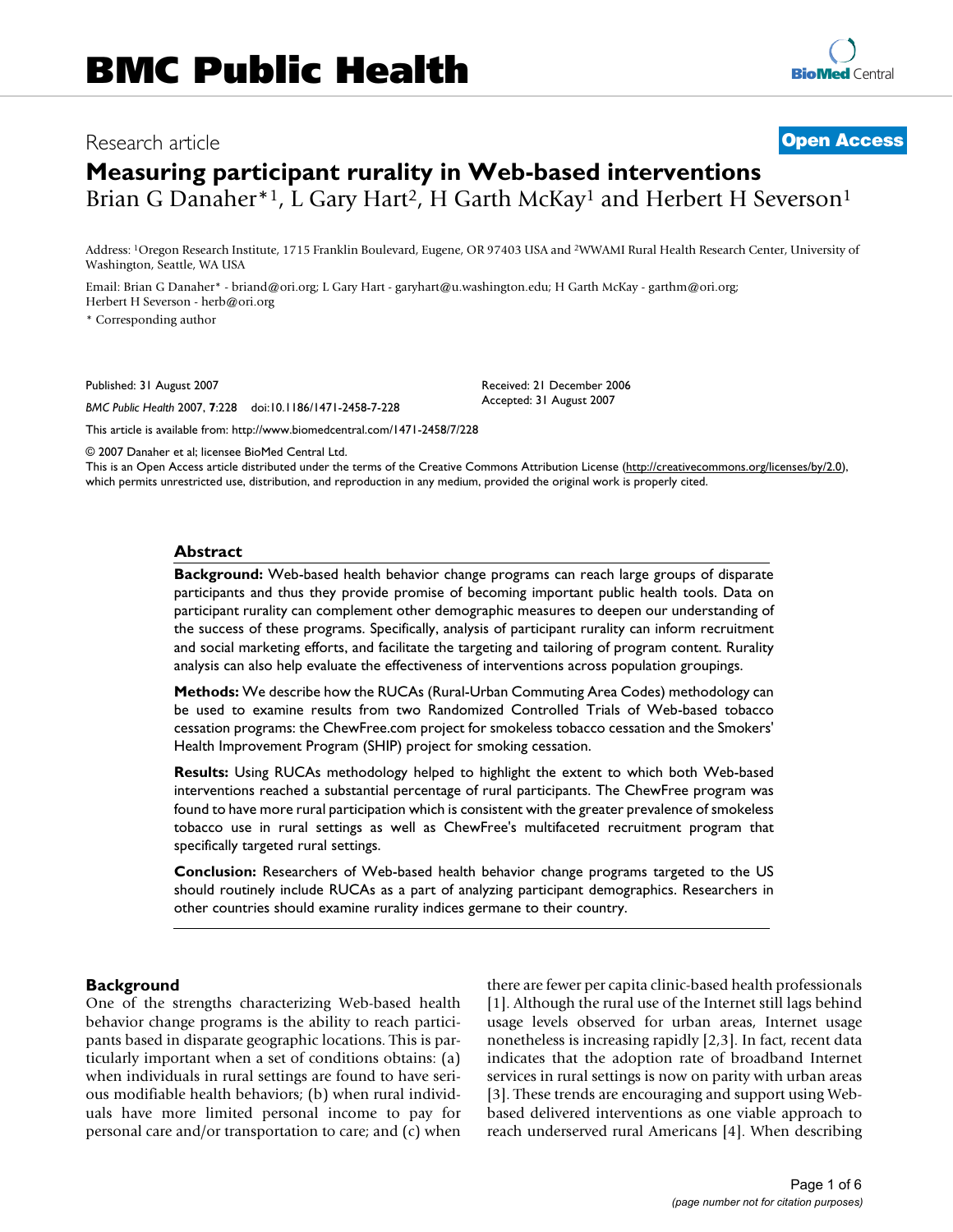these interventions, it would be helpful to routinely describe participant rurality in addition to other demographic characteristics. This data can inform recruitment and social marketing efforts, and facilitate the targeting and tailoring of program content.

Fortunately, there is a convenient, empirically-based methodology called RUCAs (Rural-Urban Commuting Area Codes) that can help US researchers accomplish this goal. In this report, we examine the use of RUCAs in two exemplar randomized controlled trials of Web-based tobacco cessation programs: one for smokeless tobacco cessation and the other for smoking cessation to better understand the nature of the population of users for these two intervention trials. We also provide examples of how RUCAs can be used to better understand the reach of behavior change programs delivered via the Internet.

# **Methods**

## *Measuring rurality using RUCAs*

There is no one universally agreed upon definition of rurality [5,6]. In their presentation of a handful of different taxonomies for rurality, Hart et al. [7] have recommended use of a flexible, non-monolithic approach to the measurement of rurality that seeks to capture those facets of the urban:rural continuum most relevant to the topic being considered. These researchers describe the development work supported by the University of Washington and the Economic Research Service (with additional funding through the federal Office of Rural Health Policy, Health Resources and Services Administration) that resulted in the development of the 33-category RUCA taxonomy that takes into account both the size of settlement (census-tract data) and the functional relationships between places (tract-level work-commuting data) [8,9]. In an effort to be more usable and comprehensive, RUCA developers subsequently mapped census tract RUCAs onto the US Postal Service ZIP code areas. [10,11] (see Table 1).

Because ZIP codes offer a finer-grained unit of analysis than counties, the ZIP code version of RUCAs is able to differentiate between rural portions of metropolitan counties and urban portions of non-metropolitan counties. RUCAs are now widely used for policy and research purposes [12-15]. Interested researchers can obtain freelyavailable downloadable copies of the ZIP code version of RUCAs from the University of Washington Rural Health Research Center [10] along with information about ways that RUCAs categories can be aggregated to best facilitate different rurality analyses [10]. One online document on the website highlights the fact that because census-tract data and tract-level work-commuting data change over time – sometimes substantially – it is critical to use the RUCA version that relates to the time when participant **Table 1: Detailed list of rural urban commuting areas codes**

**1 Metropolitan area core: primary flow within an Urbanized Area (UA)** 1.0 No additional code 1.1 Secondary flow 30% through 49% to a larger UA **2 Metropolitan area high commuting: primary flow 30% or more to a UA** 2.0 No additional code 2.1 Secondary flow 30% through 49% to a larger UA **3 Metropolitan area low commuting: primary flow 10% through 29% to a UA** 3.0 No additional code **4 Large rural area core: primary flow within an Urban Cluster (UC) of 10,000 through 49,999 (large UC)** 4.0 No additional code 4.1 Secondary flow 30% through 49% to a UA 4.2 Secondary flow 10% through 29% to a UA **5 Large rural high commuting: primary flow 30% or more to a large UC** 5.0 No additional code 5.1 Secondary flow 30% through 49% to a UA 5.2 Secondary flow 10% through 29% to a UA **6 Large rural low commuting: primary flow 10% through 29% to a large UC** 6.0 No additional code 6.1 Secondary flow 10% through 29% to a UA **7 Small rural town core: primary flow within an Urban Cluster (UC) of 2,500 through 9,999 (small UC)** 7.0 No additional code 7.1 Secondary flow 30% through 49% to a UA 7.2 Secondary flow 30% through 49% to a large UC 7.3 Secondary flow 10% through 29% to a UA 7.4 Secondary flow 10% through 29% to a large UC **8 Small rural town high commuting: primary flow 30% or more to a small UC** 8.0 No additional code 8.1 Secondary flow 30% through 49% to a UA 8.2 Secondary flow 30% through 49% to a large UC 8.3 Secondary flow 10% through 29% to a UA 8.4 Secondary flow 10% through 29% to a large UC **9 Small rural town low commuting: primary flow 10% through 29% to a small UC** 9.0 No additional code 9.1 Secondary flow 10% through 29% to a UA 9.2 Secondary flow 10% through 29% to a large UC **10 Isolated small rural areas: primary flow to a tract outside a UA or UC (including self)** 10.0 No additional code 10.1 Secondary flow 30% through 49% to a UA 10.2 Secondary flow 30% through 49% to a large UC 10.3 Secondary flow 30% through 49% to a small UC 10.4 Secondary flow 10% through 29% to a UA 10.5 Secondary flow 10% through 29% to a large UC 10.6 Secondary flow 10% through 29% to a small UC

ZIP code data was collected and program participation occurred [10]. For example, RUCA version 1.11 is based on commuting patterns for 1990 and the 1998 ZIP code

year whereas RUCA version 2.0 is based on commuting patterns for 2000 and the 2004 ZIP code year. The 2006 version of RUCA ZIP code data have recently been

> Page 2 of 6 *(page number not for citation purposes)*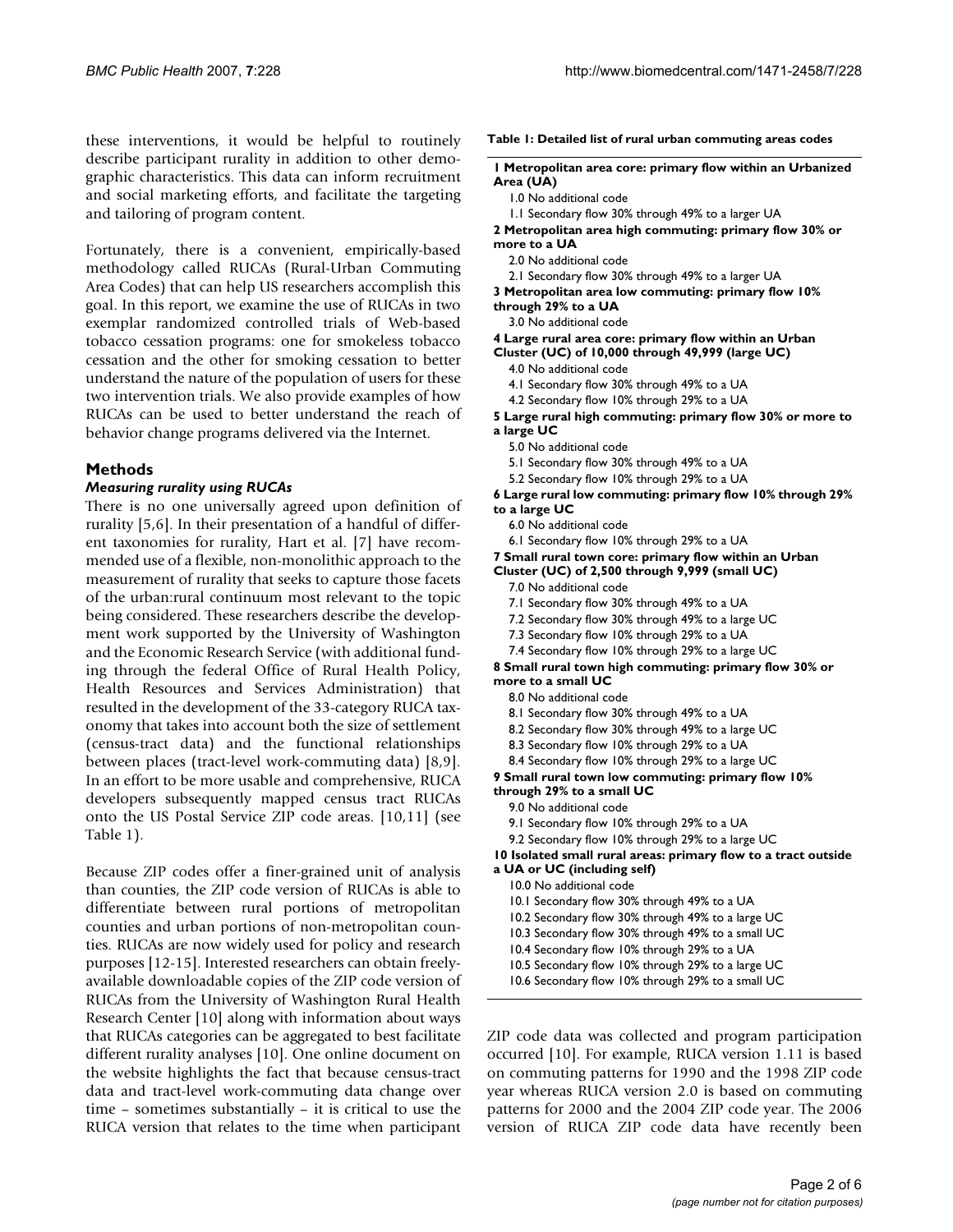released for downloading on the University of Washington website [10].

#### *RUCA aggregation*

We used a common aggregation of RUCA codes that describes locations as one of four types: urban, large rural/ town, small rural/town, and isolated small rural/town (see Table 2). Using these groupings, the 2004 US population estimates show that the population is distributed as follows: 81.0% urban, 9.6% large rural, 5.2% small rural, and 4.2% isolated small rural [10]. The three rural groupings can be combined into an aggregate rural group to yield the useful dichotomous description of locations as being either urban or rural. Alternative aggregations of RUCAs could also be considered to more narrowly define groups. For instance, only the 10.0 RUCAs codes could be used to define what might be called "very isolated and small" or the RUCAs could be used in combination with information on paved road travel time to the nearest city [10] to define what might be termed "isolated and remote small" (RUCAs codes 10.0 and 10.2–10.6 which describe 60 minutes or greater from a city).

#### *Example 1: Using RUCAs in the ChewFree.com trial*

The prevalence of chewing tobacco use is markedly higher in rural counties compared to metropolitan areas [16,17]. Rural chewers wanting assistance to quit have relatively few local resources to help then quit using chewing tobacco [18,19]. The ChewFree.com project, a randomized controlled trial of two Web-based smokeless tobacco cessation websites (an Enhanced condition and a Basic control condition), recruited 2325 participants from across the US during the years 2004–2005. Ethics approval for the research was obtained through the Committee for the Protection of Human Subjects/Institutional Review Board of Oregon Research Institute. All participants provided their informed consent online.

The recruitment methodology, participant exposure to program content, and outcome results are described elsewhere [20-22]. ChewFree participants (2507 of 2523) with valid ZIP codes included in the analysis were drawn from 49 states as well as one individual from the District of Columbia and another from the Armed Forces Pacific.

#### **Table 2: RUCAs aggregation**

| Groups | RUCA codes                                                                |
|--------|---------------------------------------------------------------------------|
|        | Urban I.0, I.1, 2.0, 2.1, 3.0, 4.1, 5.1, 7.1,<br>8.1.10.1                 |
|        | Large rural/town 4.0, 4.2, 5.0, 5.2, 6.0, 6.1                             |
|        | Small rural/town 7.0, 7.2, 7.3, 7.4, 8.0, 8.2, 8.3, 8.4,<br>9.0, 9.1, 9.2 |
|        | Isolated small rural/town 10.0, 10.2, 10.3, 10.4, 10.5, 10.6              |

In addition to the advantages of being available 24×7, Web-based interventions can deliver video content as a way to model the use of behavioral strategies and to provide stories or testimonials that can help build participant motivation to effect a behavior change. In addition, selective use of video when combined with other forms of interactivity may well encourage longer and more frequent visits (building participant engagement and exposure to helpful program content) [20].

Participants who were randomized to the Enhanced Condition ( $N = 1260$ ) of the ChewFree.com program had the option of reviewing online videos. The default setting for showing video or not was initially determined by an unobtrusive measure of the speed of each participant's Internet connection. In addition, each participant could subsequently override these default settings and change his/her program preferences about viewing the videos. Because successful delivery of video in Web-based programs requires broadband (high-speed) Internet access [23] and the prevalence of broadband use is less in rural settings, we examined the relationship between Chew-Free.com participant rurality and their type of Internet access (broadband vs. dial-up). This analysis is limited to participants in the Enhanced condition for whom RUCA categories could be calculated and for whom data on the speed of Internet access was measured at baseline. For purposes of this analysis, we followed the recommendation of Danaher et al. [23] and operationally defined broadband as throughput speeds of at least 384 Kbps.

## *Example 2: Using RUCAs in the Smokers' Health Improvement Program (SHIP) trial*

In their recent report describing smoking trend data based on the Behavioral Risk Factor Surveillance System (BRFSS), Doescher et al. [24] observed that "...rural residence itself is a risk factor for smoking and that many well-known risk factors for smoking, such as male gender and low socioeconomic status, are especially important among persons residing in rural locations" (p. 115). A growing number of Web-based interventions have focused on helping participants quit smoking [25-29]. The Smokers' Health Improvement Program (SHIP) project used online recruiting methods (Google and Yahoo ad campaigns) to enroll a total of 2318 smokers from the US and Canada to participate in the SHIP randomized controlled trial. Ethics approval for the research was obtained through the Committee for the Protection of Human Subjects/Institutional Review Board of Oregon Research Institute. All participants provided their informed consent online.

For purposes of this analysis, we excluded individuals from Canada and those individuals for whom ZIP code data were invalid or incomplete which yielded the final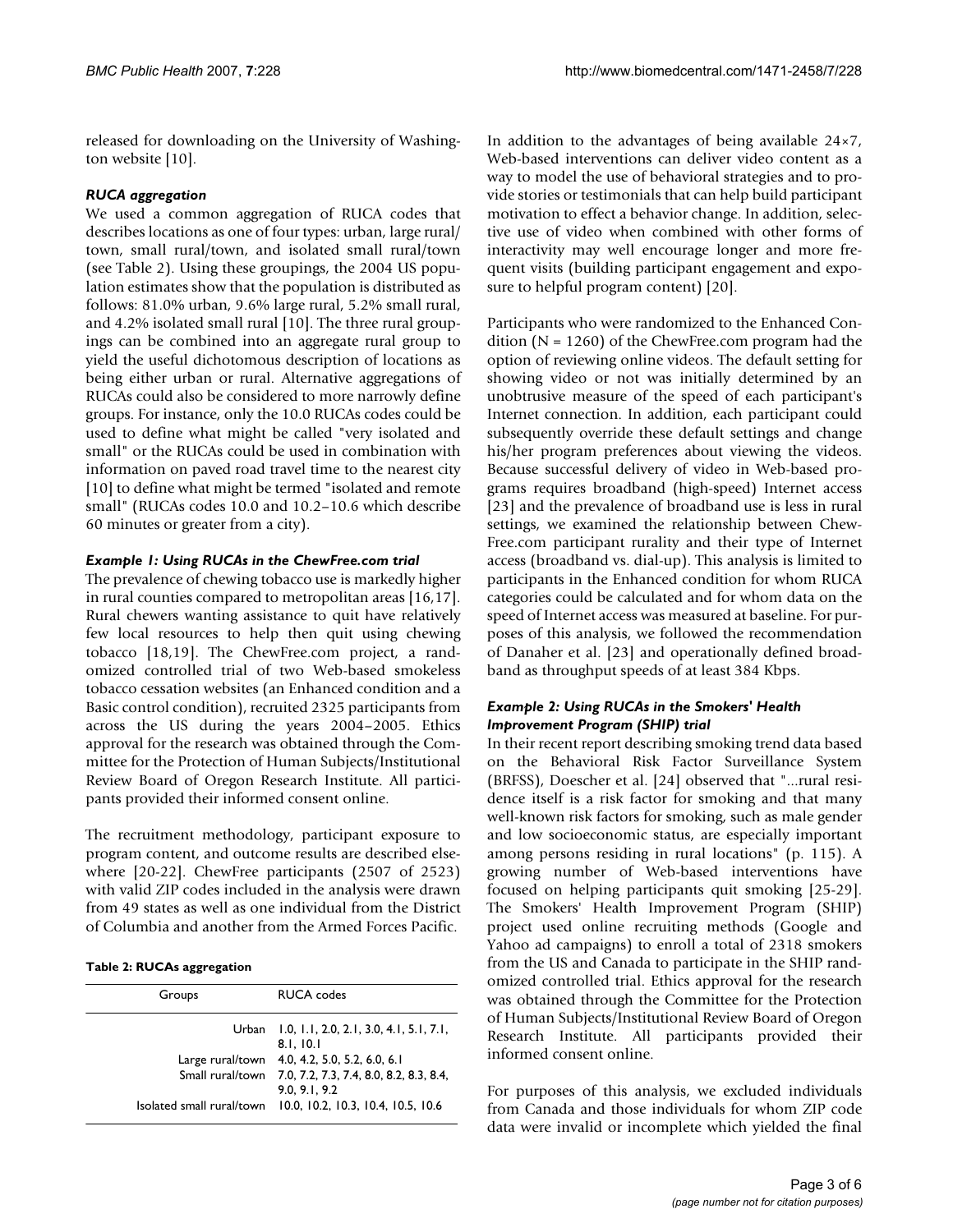sample of 2263 smokers drawn from all 50 states and the District of Columbia. Participants were assigned to one of two Web-based programs: (a) the QSN treatment condition which offered a tailored, video-enriched program for preparing to quit, quitting, and maintaining nonsmoking that was derived from a previously-described pilot study [30]; and (b) the Active Lives control condition that provided a personalized physical activity program to help participants become more fit which, in turn, would help them quit smoking.

# **Results**

Illustrative example data on participant rurality in the Web-based smokeless tobacco cessation trial (Chew-Free.com) and the Web-based smoking cessation trial (SHIP) are displayed in Table 3. Owing in large part to large sample sizes and successful randomization, there were no observed differences in rurality between conditions within the ChewFree.com trial  $(\chi^2(3, N = 2507))$  = 0.55,  $p = .91$ ) and the SHIP trial ( $χ²(3, N = 2263) = 0.12$ ,  $p = .99$ ). When we collapsed data across conditions and aggregated RUCA categories to permit an examination of the rural:urban dichotomy, results in both trials indicated that participation differed significantly by rurality: the ChewFree.com trial (χ2(1, *N* = 2507) = 192.67, *p* < .001) and the SHIP trial  $(\chi^2(1, N = 2263) = 830.60, p < .001)$ .

In Table 4 we consider participant rurality in each of the two trials using the broader context of the percentage of US population in the same RUCAs groupings [10]. While the rurality of smokers in the SHIP trial closely mirrored the national population distribution, the rurality of smokeless tobacco users in the ChewFree.com trial differed significantly from the population distribution – both when examining all four RUCAs groups presented in Table 4 ( $\chi^2(3, N = 2507) = 511.80, p < .001$ ) and also when the data were collapsed into a rural:urban dichotomy (χ2(1, *N* = 2507) = 478.50, *p* < .001) with almost twice as many rural participants than would be expected from the distribution of rurality in the US population (36.2% vs. 19.0%, respectively). These Chewfree.com

results reflect both smokeless tobacco usage patterns and ChewFree.com's targeted marketing effort.

We also examined type of Internet access and rurality among participants in Enhanced condition in Chew-Free.com program. Results (see Table 5) showed roughly equivalent dial-up vs. broadband access among urban participants. In contrast, among rural participants, there was a clear gradient such that dial-up access increased its relative percentage share as the home location became more rural, a result that underscores the importance of taking into consideration the bandwidth constraints of many rural Internet users.

# **Discussion**

Web-based health behavior change programs are wellsuited to reach persons in many settings, including rural locations. Their potential public health impact is particularly important for rural locations wherein access to behavior change services (e.g., tobacco cessation services) is limited by relatively low income, lower rates of health insurance, and the poor availability of health care [24,31]. If the target population is known to be segmented according to rural:urban settings, then describing the study sample according to its RUCA characteristics can facilitate our understanding of the extent to which interventions reached their intended audience [32,33]. RUCAs can also provide valuable feedback to help refine marketing campaigns for Web-based interventions [33]. For example, we found that recruitment to the ChewFree.com research project benefited from using a mixture of both Internetbased marketing and "earned-media" promotions through more traditional media channels (e.g., newspapers and radio) many of which were based in rural settings [21]. In addition, RUCAs can be used to target as well as tailor program content and health messages [34].

Considering tobacco cessation, it is important to note that although Doescher et al. [24] recently reported the rural vs. urban distribution of smoking behavior by counties, to date we do not have finer-grained data that describes the

|                           | ChewFree smokeless tobacco cessation trial ( $N = 2507$ ) |                        | SHIP smoking cessation trial ( $N = 2263$ ) |                             |
|---------------------------|-----------------------------------------------------------|------------------------|---------------------------------------------|-----------------------------|
| RUCA groups               | <b>Enhanced Condition</b>                                 | <b>Basic Condition</b> | <b>OSN</b>                                  | <b>Active Lives Control</b> |
| Urban                     | 806                                                       | 795                    | 907                                         | 910                         |
|                           | 64.3%                                                     | 63.4%                  | 80.1%                                       | 80.5%                       |
| Large rural/town          | 203                                                       | 200                    | 119                                         | 116                         |
|                           | 16.2%                                                     | 15.9%                  | 10.5%                                       | 10.3%                       |
| Small rural/town          | 146                                                       | 154                    | <sup>61</sup>                               | 58                          |
|                           | 11.7%                                                     | 12.3%                  | 5.4%                                        | 5.1%                        |
| Isolated small rural/town | 98                                                        | 105                    | 46                                          | 46                          |
|                           | 7.8%                                                      | 8.4%                   | 4.1%                                        | 4.1%                        |

**Table 3: Participant rurality in two Web-based tobacco cessation trials**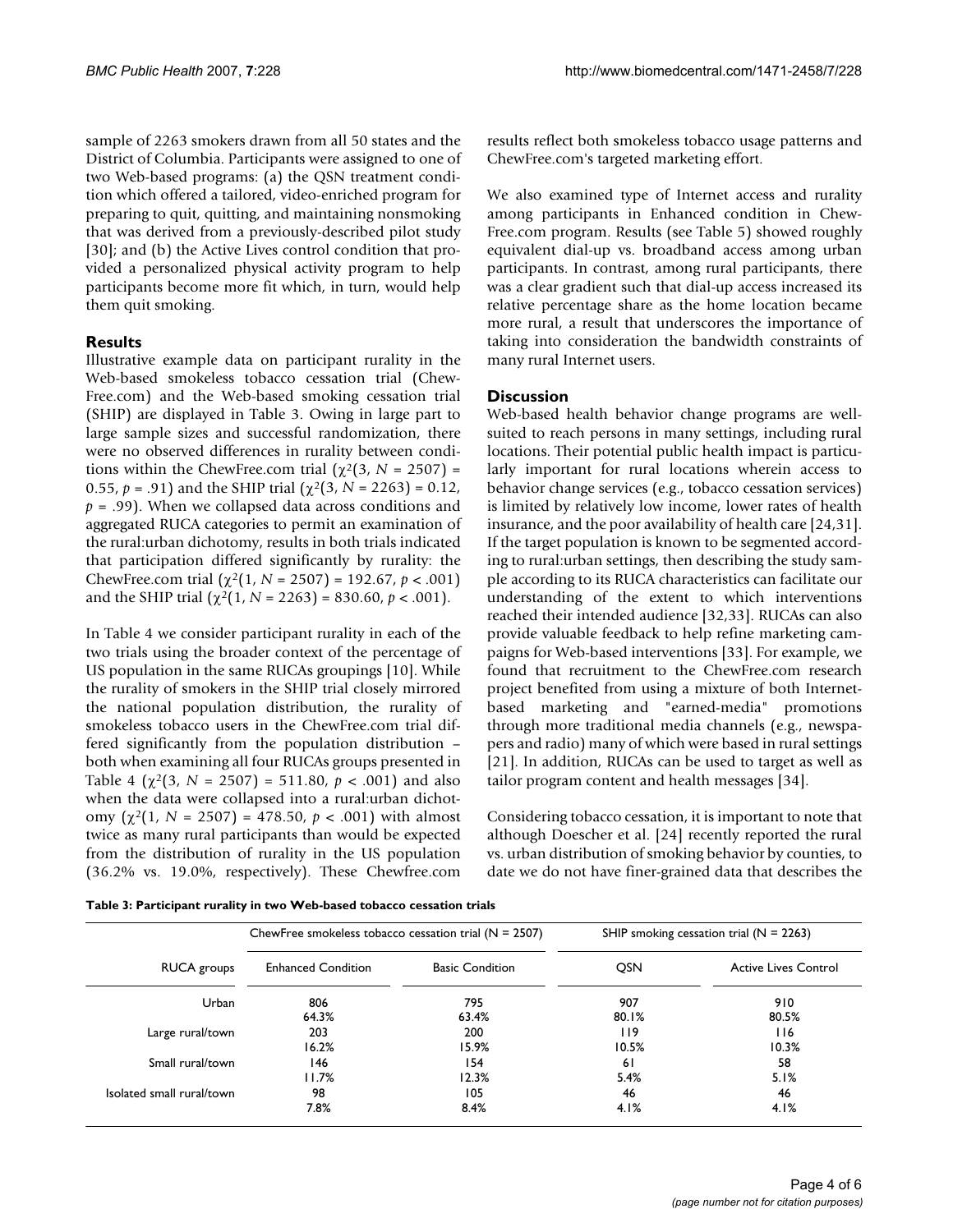| RUCA groups               | ChewFree smokeless tobacco<br>cessation trial | SHIP smoking cessation trial | US population |
|---------------------------|-----------------------------------------------|------------------------------|---------------|
|                           | $(N = 2507)$                                  | $(N = 2263)$                 |               |
| Urban                     | 63.9%                                         | 80.3%                        | 81.0%         |
| Large rural/town          | 16.1%                                         | 10.4%                        | 9.6%          |
| Small rural/town          | 12.0%                                         | 5.3%                         | 5.2%          |
| Isolated small rural/town | 8.1%                                          | 4.1%                         | 4.2%          |

**Table 4: Distribution of rural participants in two Web-based tobacco cessation trials and the US population**

number of smokers or smokeless tobacco users by ZIP codes. Thus, for tobacco cessation and very likely for many other important health behaviors, RUCAs do not yet provide us with the denominator to describe the percentage of eligible participants reached by Web-based tobacco cessation interventions [35]. Nonetheless, ZIP code-based RUCAs datasets for age, race, sex, population, and income (planned), and travel distance time to cities with a population of 50,000 or more can also be used to fine-tune the research. Likewise, additional analyses could combine RUCAs with other geocoded datasets such as the ZIP code-based Consumer Health Profiles available through the Office of Cancer Communications of the National Cancer Institute [36,37], proprietary market segmentation datasets from Claritas, Inc[38,39], and US Census Bureau data on defined region, division, and state [40]. Finally, it is helpful to consider ways that RUCAs can mesh with other geography-based tools such as spatial analysis [41].

One noteworthy limitation of the current report is that it uses a taxonomy that applies only to US locations. Not only do US-based Web interventions attract participation from other countries [e.g., [27]], but Web-based interventions obviously can be hosted in and marketed to participants in countries other than the US. In this regard, other countries have their own measures for categorizing rurality that could potentially be usefully employed to describe participation in their Web-based programs. Examples include the use of Rural and Small Town (RST) designa-

**Table 5: Rurality by type of Internet access for the Enhanced Condition in the ChewFree.com smokeless tobacco cessation trial**

| <b>RUCA</b> groups    | Dial-Up $(N = 722)$ | <b>Broadband</b><br>$(N = 510)$ |
|-----------------------|---------------------|---------------------------------|
| Urban                 | 428                 | 367                             |
|                       | 53.8%               | 46.2%                           |
| Large rural/town      | 117                 | 81                              |
|                       | 59.1%               | 40.9%                           |
| Small rural/town      | 98                  | 44                              |
|                       | 69.0%               | 31.0%                           |
| Isolated small rural/ | 79                  | 18                              |
| town                  | 81.4%               | 18.6%                           |

tions as a part of the Metropolitan Area and Census Agglomeration influenced Zones (MIZ) in Canada [42,43], the Accessibility/Remoteness Index (ARIA+) in Australia [44], and the Carstairs area deprivation measures in the UK [45,46].

# **Conclusion**

Because RUCAs linked to ZIP code data can be downloaded at no cost, there appear to be few barriers to obtaining the considerable benefits associated with routinely reporting RUCA-measured rurality along with other key indices of participant demographics in reporting results of Web-based health behavior change programs targeted to US participants. Using data drawn from two Web-based RCTs we highlighted examples showing ways that RUCAs can be used as an integral evaluation component.

## **Competing interests**

The author(s) declare that they have no competing interests.

## **Authors' contributions**

BGD conceived of the study, conceptualized ideas, supervised its conduct, and designed and coordinated the data collection phase. LGH, HGM, and HHS all helped to interpret findings and contributed to the text. All authors reviewed drafts of the manuscript and approved the version to be published.

## **Acknowledgements**

The authors thank Edward Lichtenstein for his review of an earlier draft of this report. This project was supported by National Cancer Institute grants R01-CA84225 (ChewFree.com; Herbert H. Severson, PI) and R01- CA79946 (Smokers' Health Improvement Program; H. Garth McKay, PI).

#### **References**

- 1. DeLeon PH, Wakefield M, Hagglund KJ: **The behavioral health care needs of rural communities in the 21st century.** In *Rural behavioral health care: An interdisciplinary guide* Edited by: Stamm BH. Washington, D.C., American Psychological Association; 2003:23-31.
- 2. Horrigan JB: **Home broadband adoption 2006.** 2006 [\[http://](http://www.pewinternet.org/pdfs/PIP_Broadband_trends2006.pdf) [www.pewinternet.org/pdfs/PIP\\_Broadband\\_trends2006.pdf\]](http://www.pewinternet.org/pdfs/PIP_Broadband_trends2006.pdf).
- Bell P, Reddy P, Rainie L: **Rural areas and the Internet: Rural Americans' Internet use has grown, but they continue to lag behind others.** 2004 [http://www.pewinternet.org/pdfs/ **behind others.** 2004 [[http://www.pewinternet.org/pdfs/](http://www.pewinternet.org/pdfs/PIP_Rural_Report.pdf) [PIP\\_Rural\\_Report.pdf](http://www.pewinternet.org/pdfs/PIP_Rural_Report.pdf)]
- 4. Stamm BH: **Bridging the rural-urban divide with telehealth and telemedicine.** In *Rural behavioral health care: An interdisciplinary*